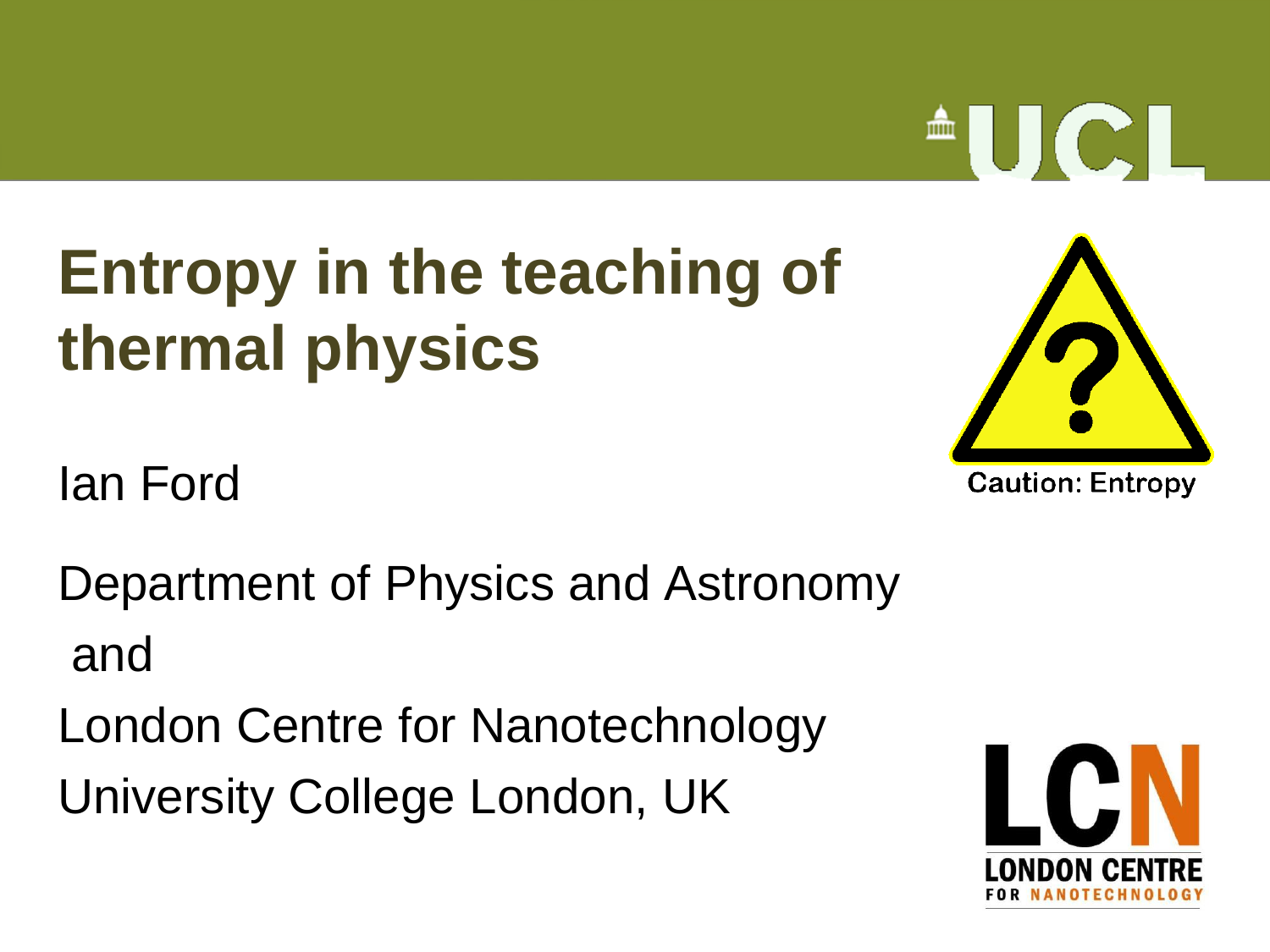

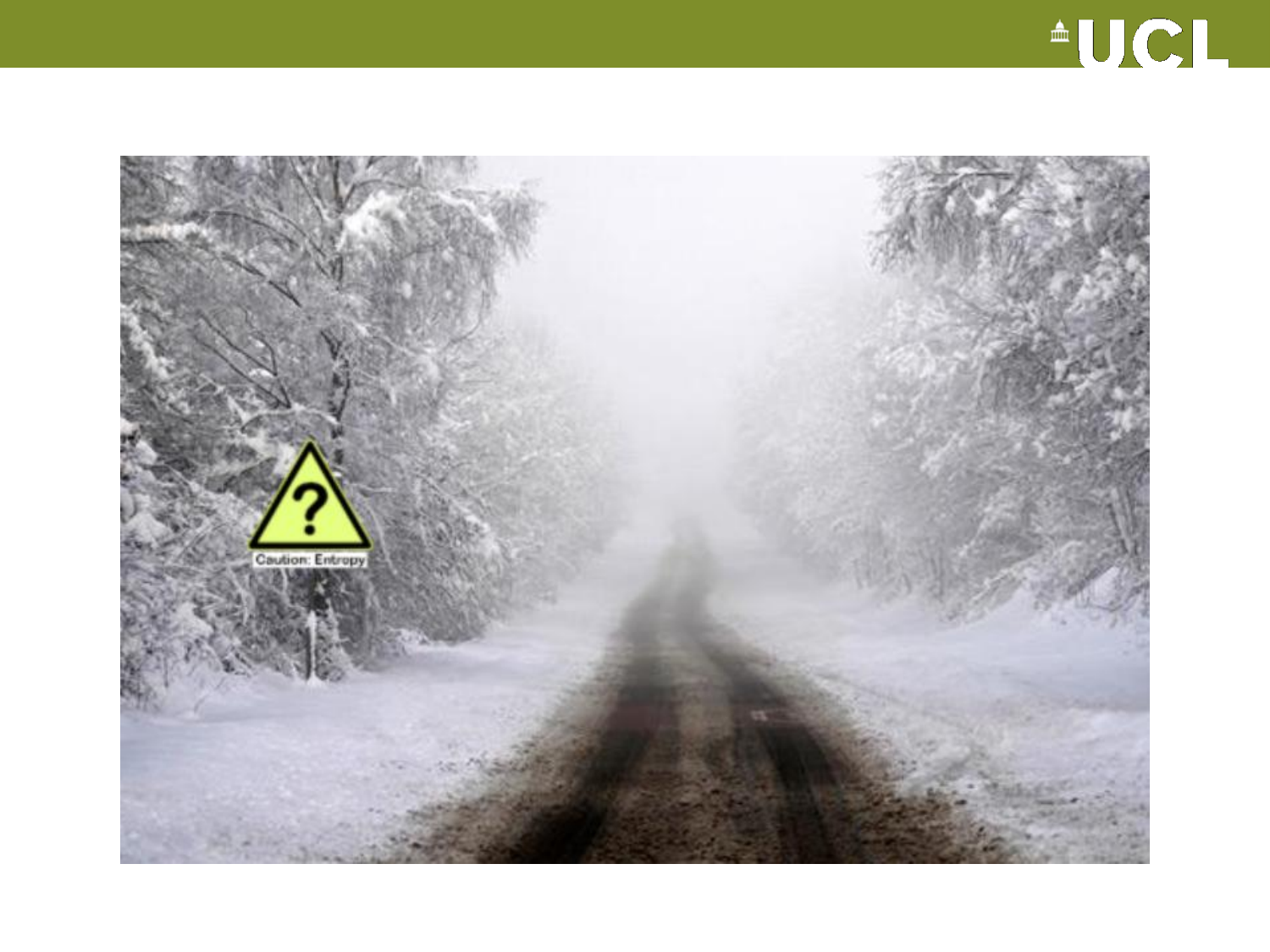<sup>A</sup>UCI



#### Coming out in May 2013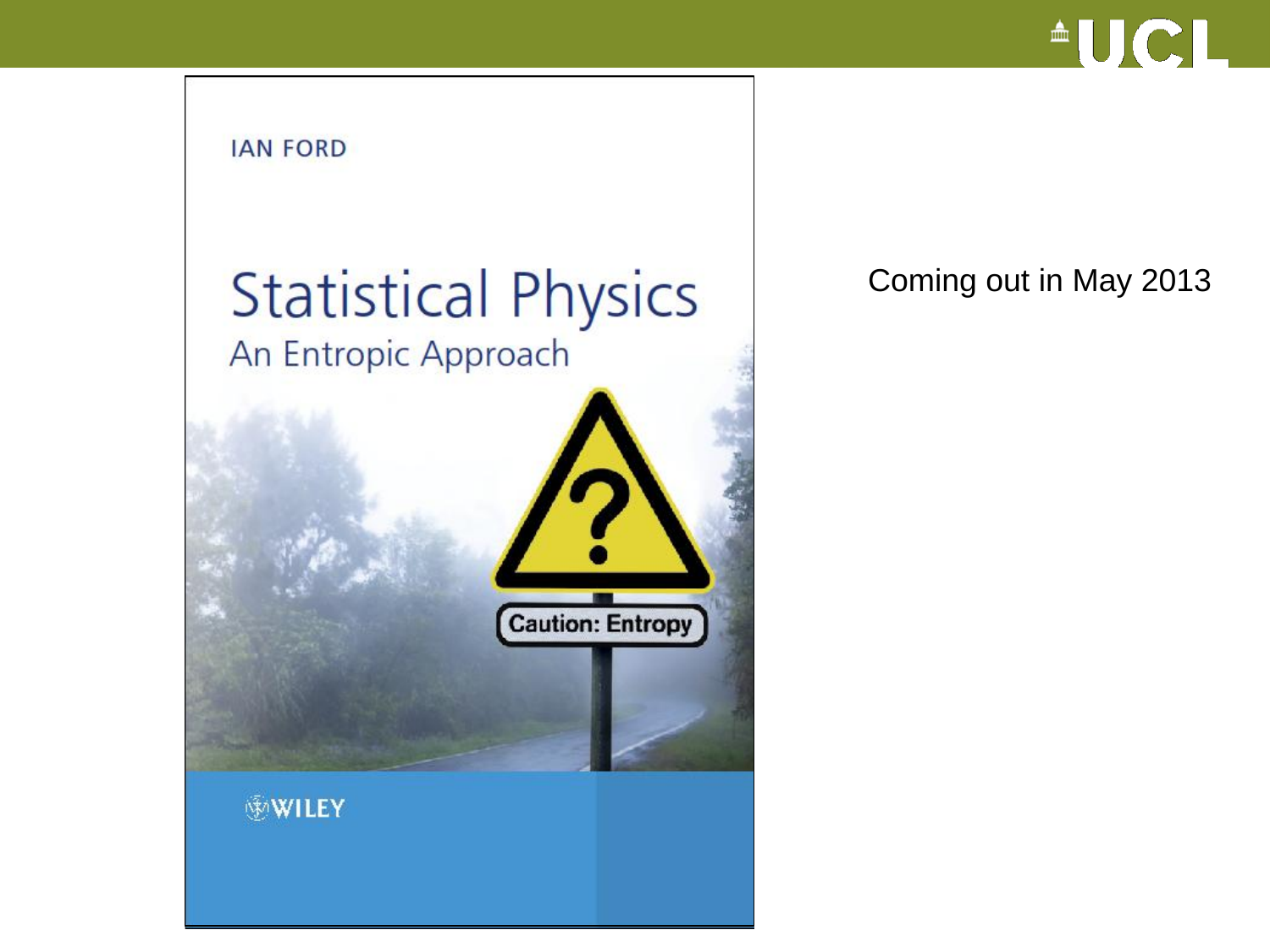### **Summary**

- Uncertainty is better than disorder
- Coarse graining of the environment underlies entropy production

 $\triangle$ UC

2. Blah

4. etc.

3. Blah

1. Blah

- Irreversible processes are the norm
- Information entropy maximisation is dynamical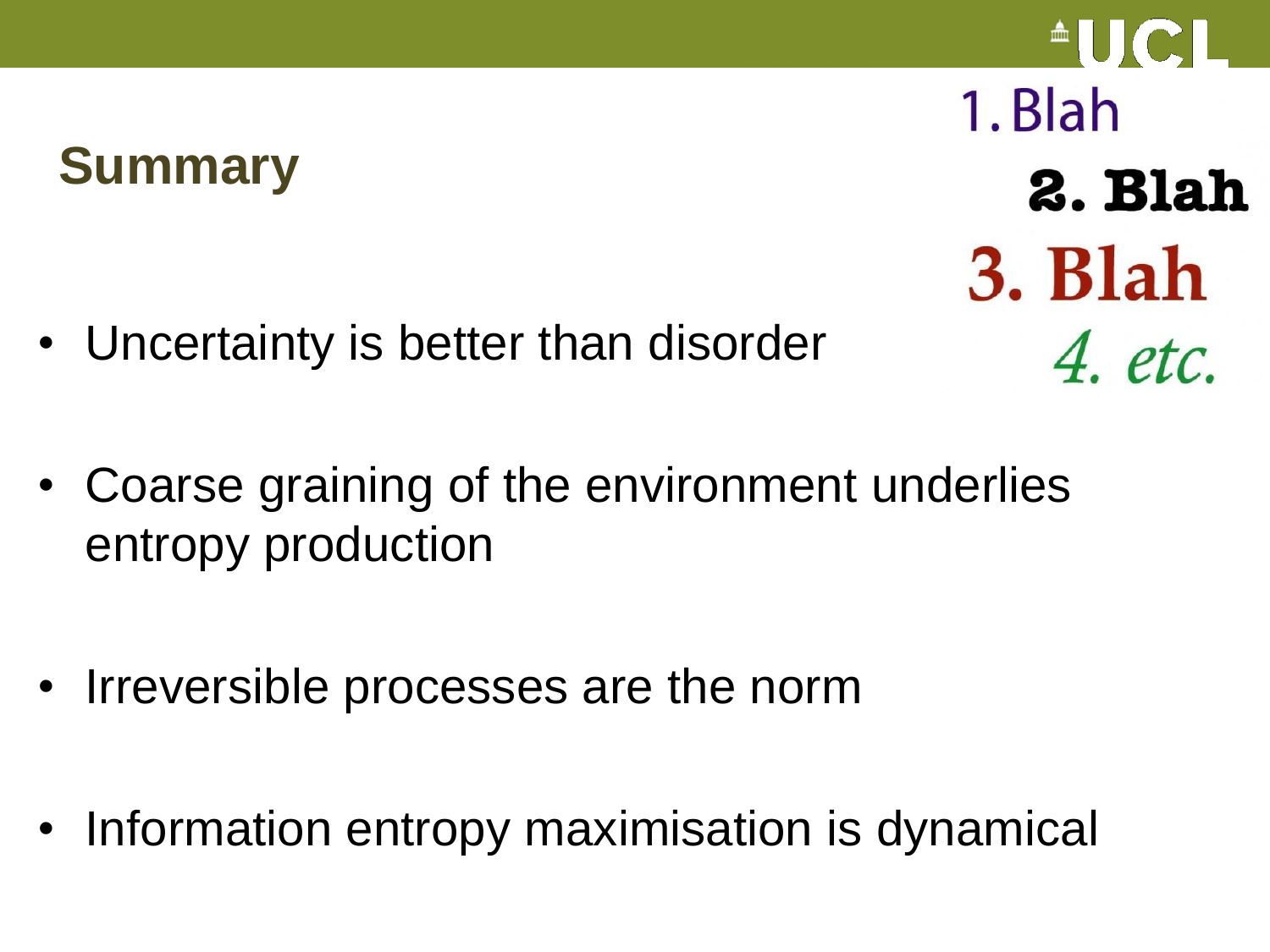

### **Thermodynamic processes and entropy production**

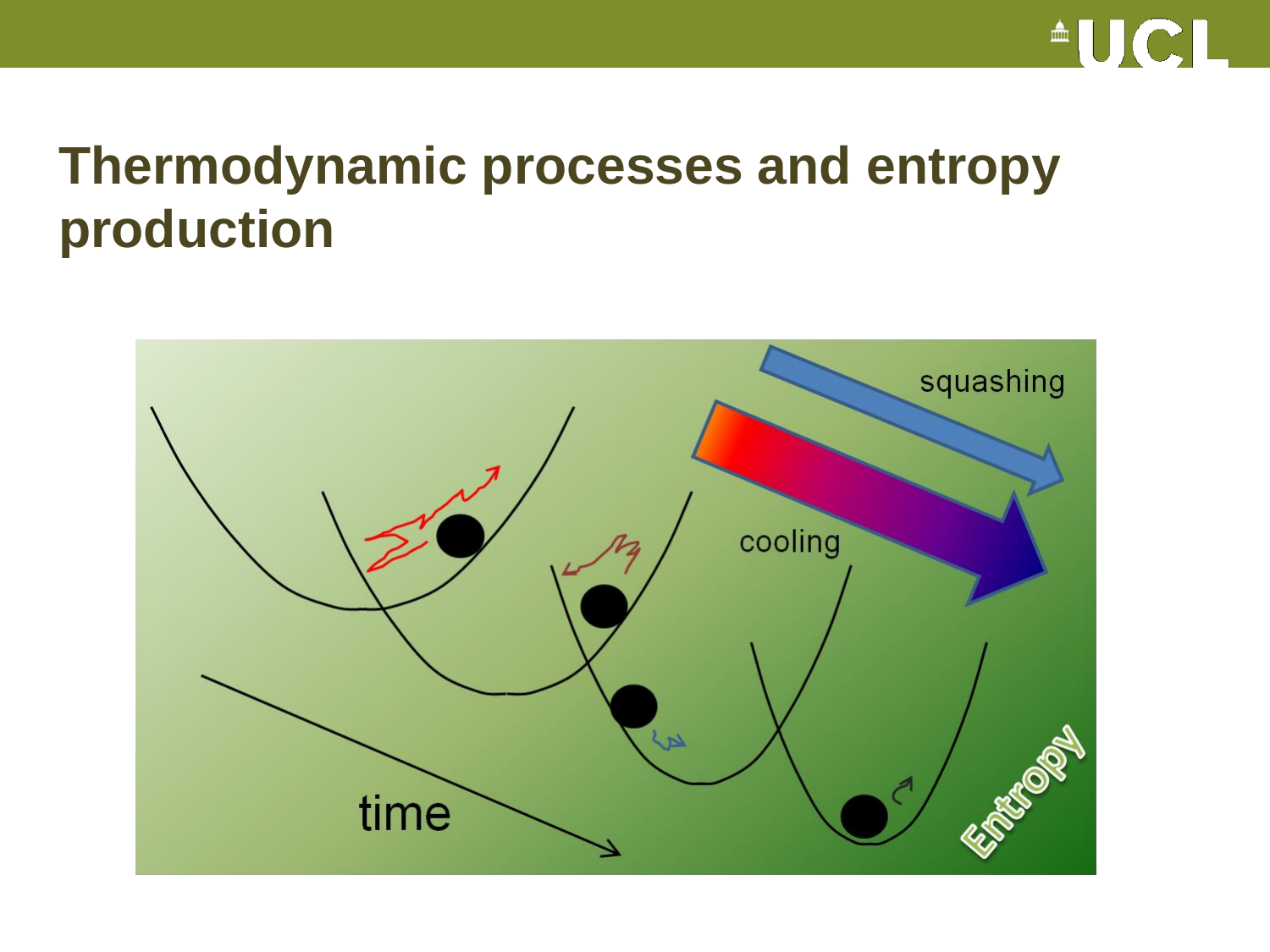

#### **'Disorder' is not the ideal paradigm**





#### Is this what we mean by entropy change?

Is 'rearrangement' the arrow of time?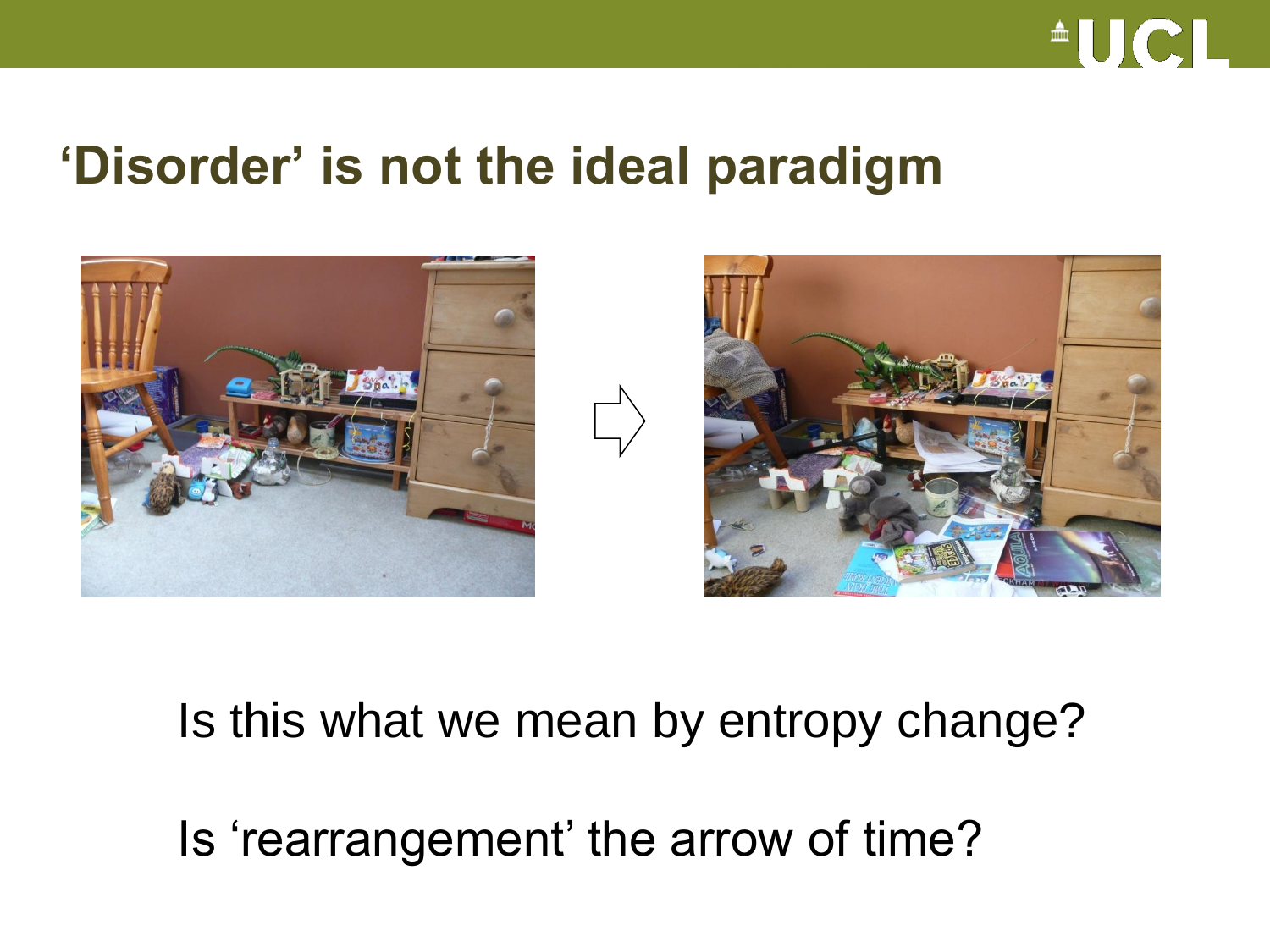

#### **'Uncertainty' is better**





#### The future is uncertain due to lack of data about the present. And so is the past.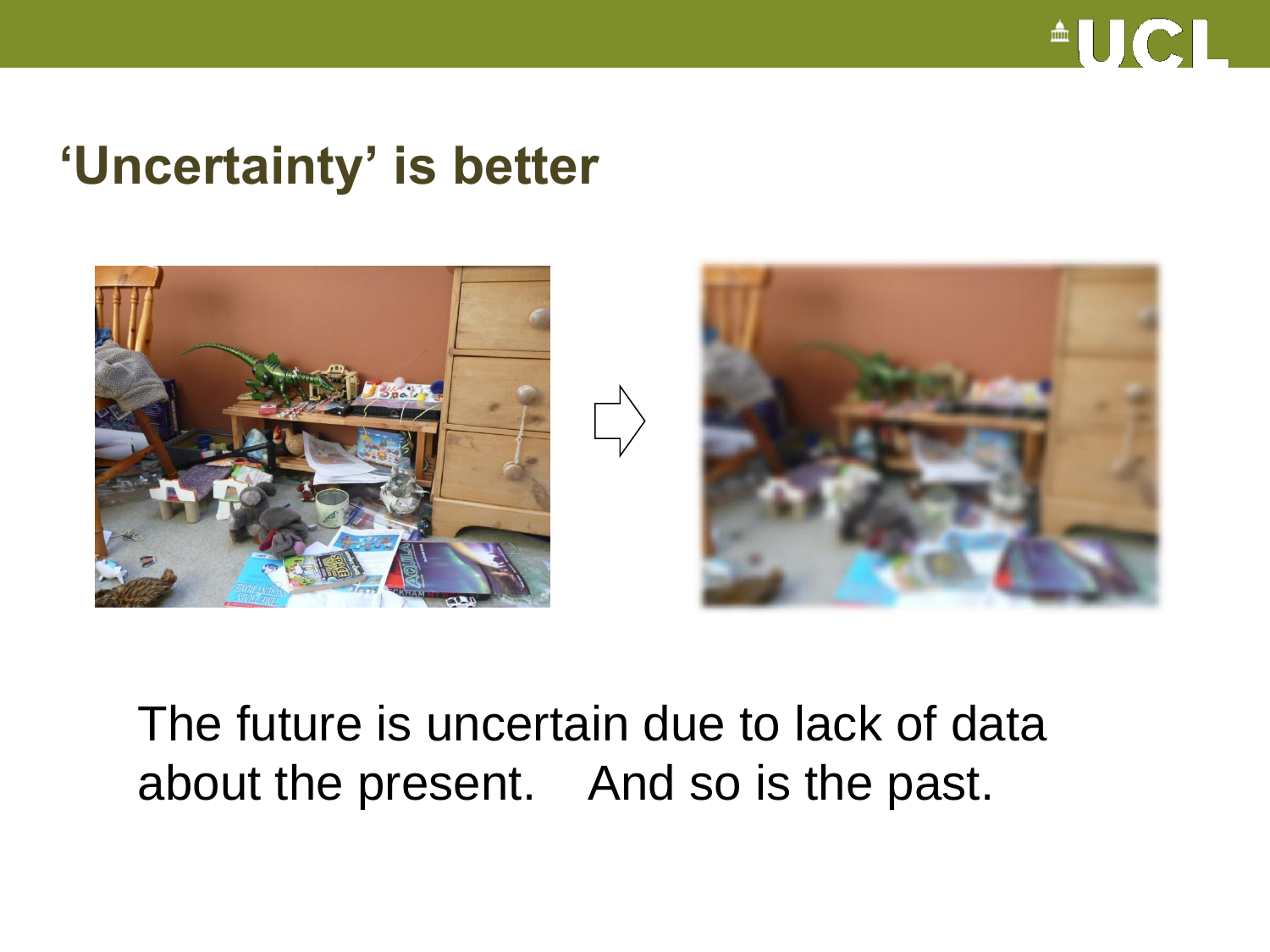

### **Loschmidt's reversibility paradox**

- Mechanics is timereversal invariant
- How can we get an entropy that always increases with time?
- For an ill-specified system, uncertainty increases both ways.

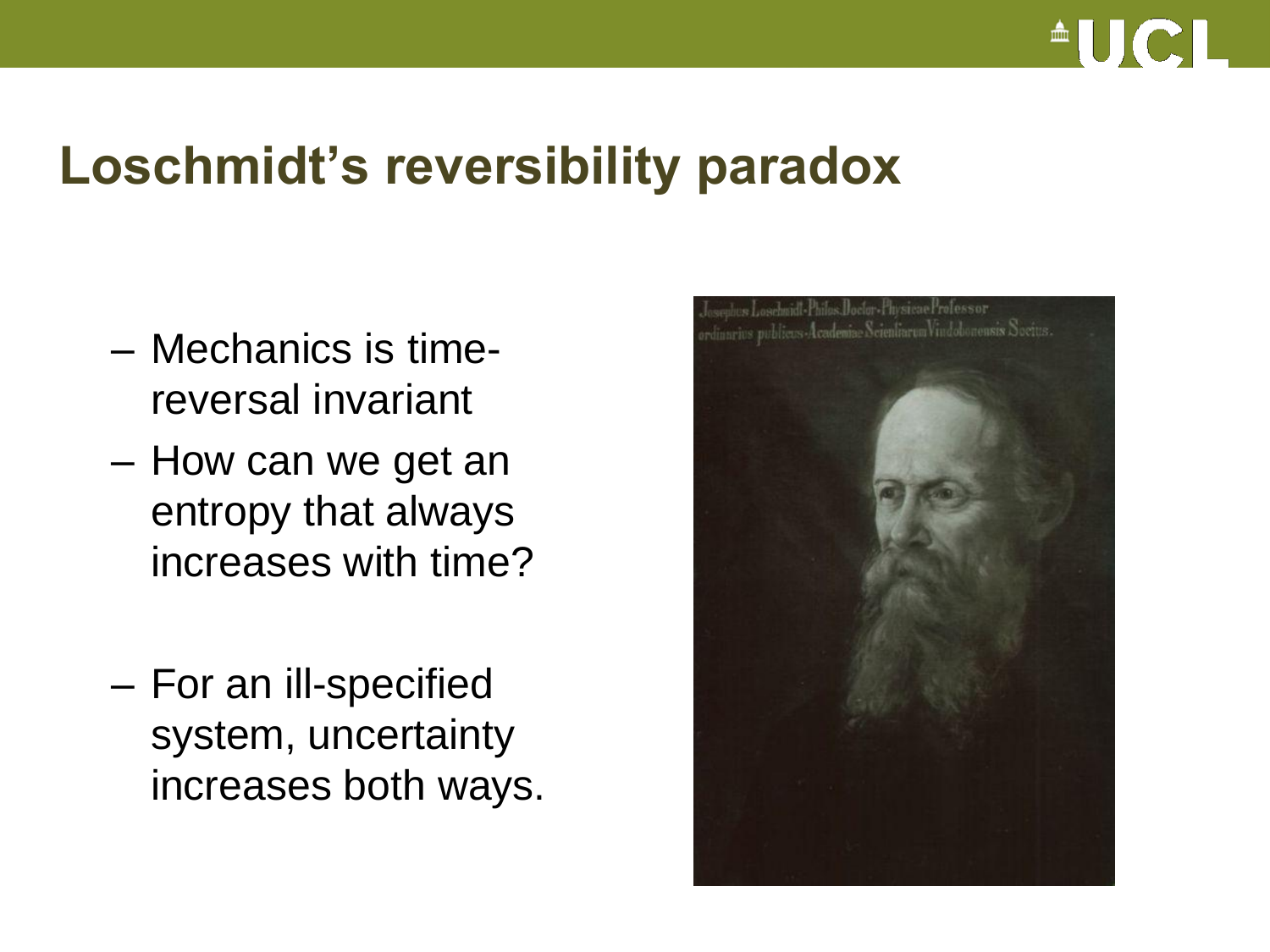

### **The untidy room analogy**

- Start with a room+contents+child
- Close the door
- Ask generic questions
- Guess what is happening
- Entropy (uncertainty) increases until a maximum is reached, conditioned by what we can find out remotely.

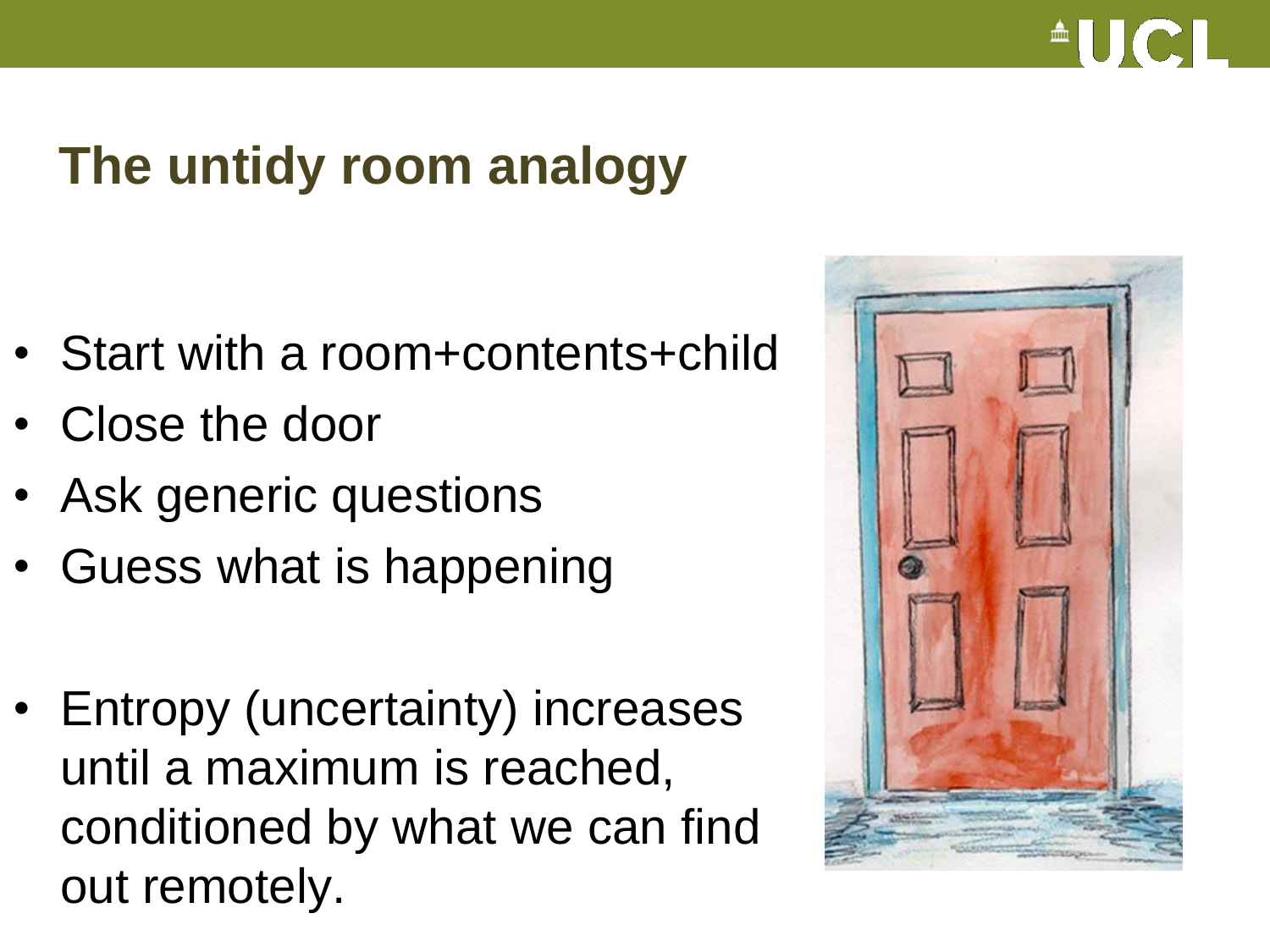### **Uncertainty about the present is synonymous with coarse graining**

• Prime example: the reservoir/heat-bath/environment

• A system may or may not be coarse grained



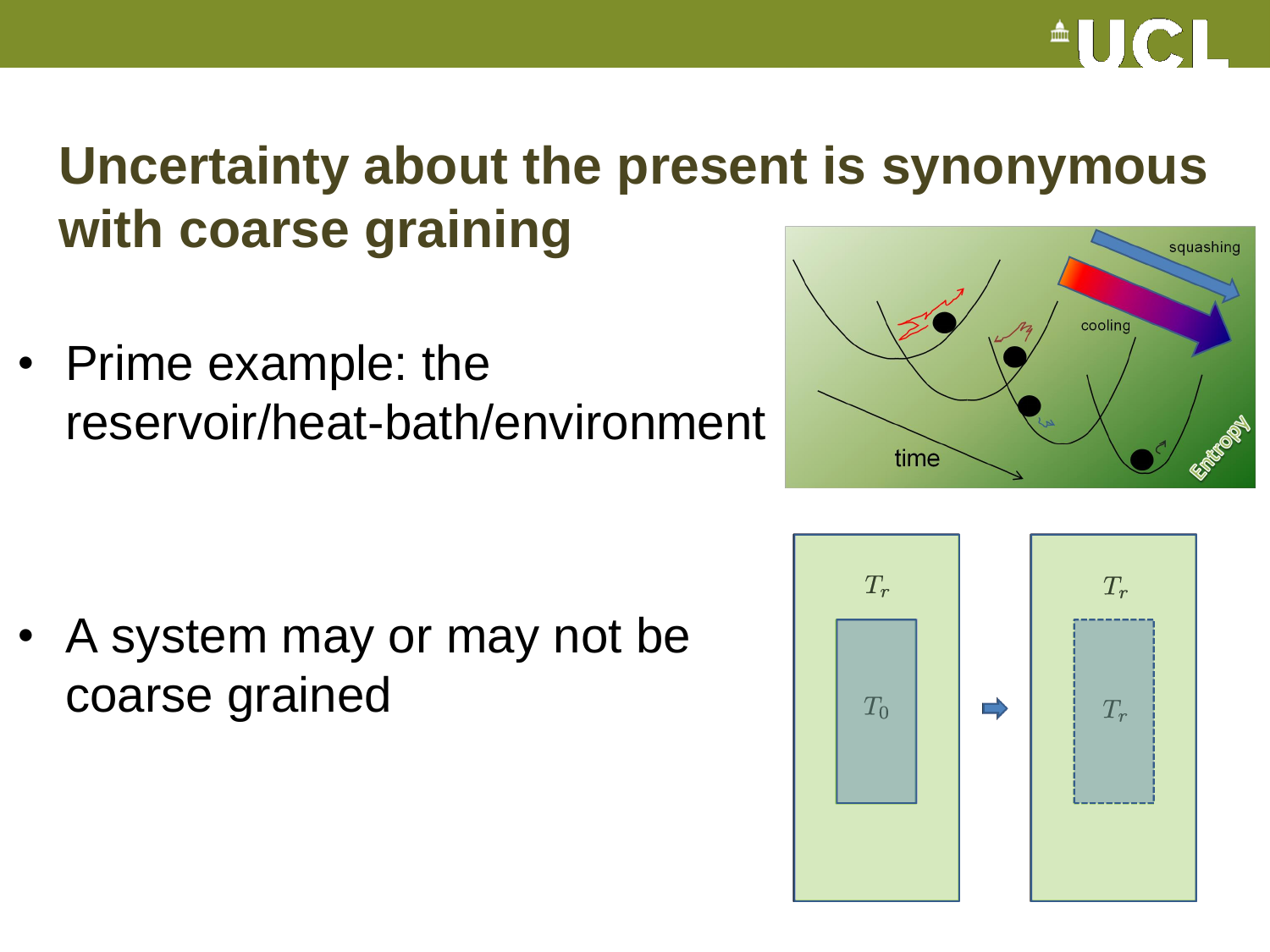

### **Does nonlinear dynamics produce entropy?**



Apparently so, after a coarse graining of (a sector of) phase space.

Lawrie (2002)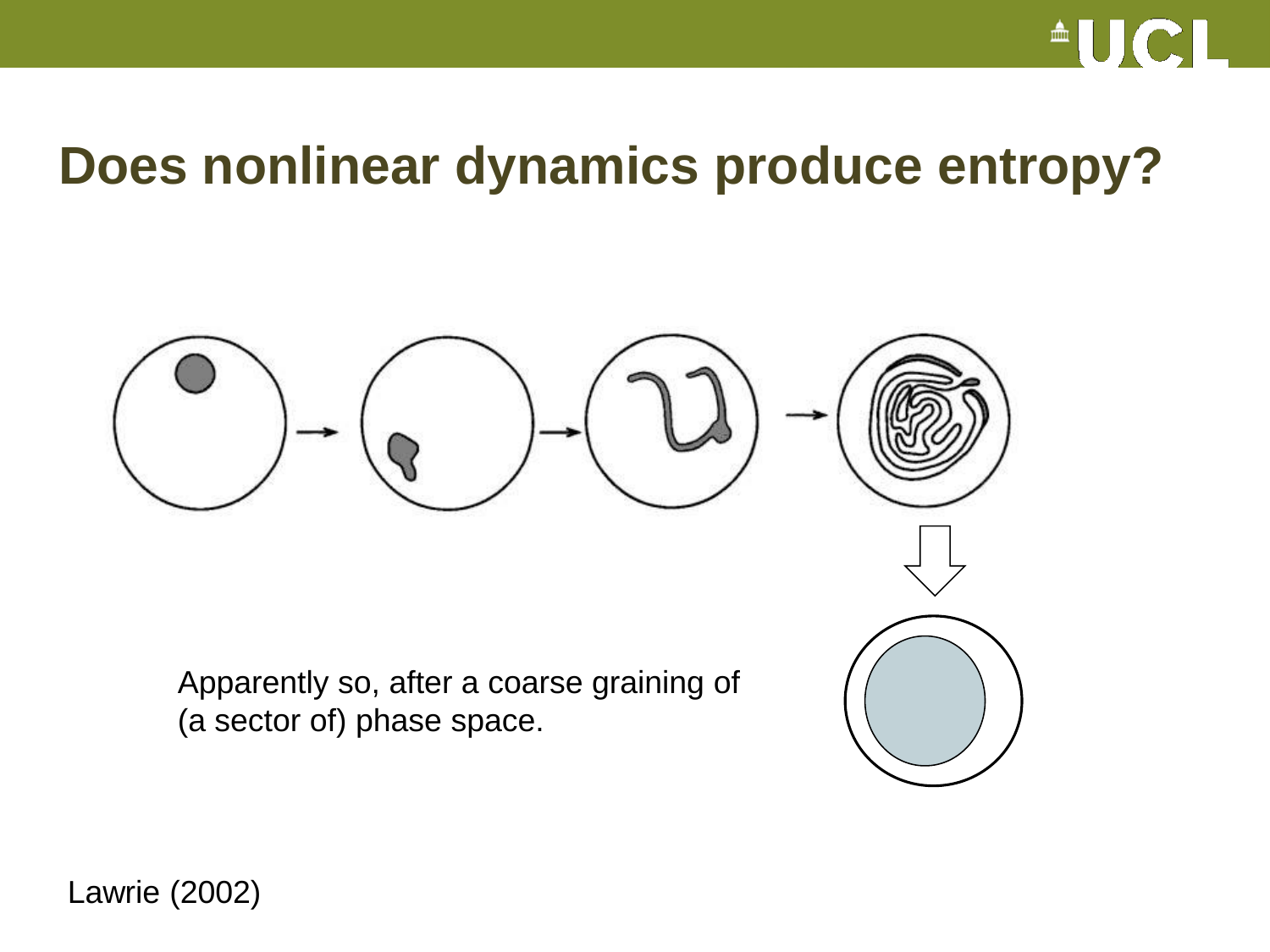

### **Entropy production**

- Time-reversal invariance broken through coarse graining in the model dynamics
- Entropy increase is the evidence of this breakage at the macroscopic level





Not very happy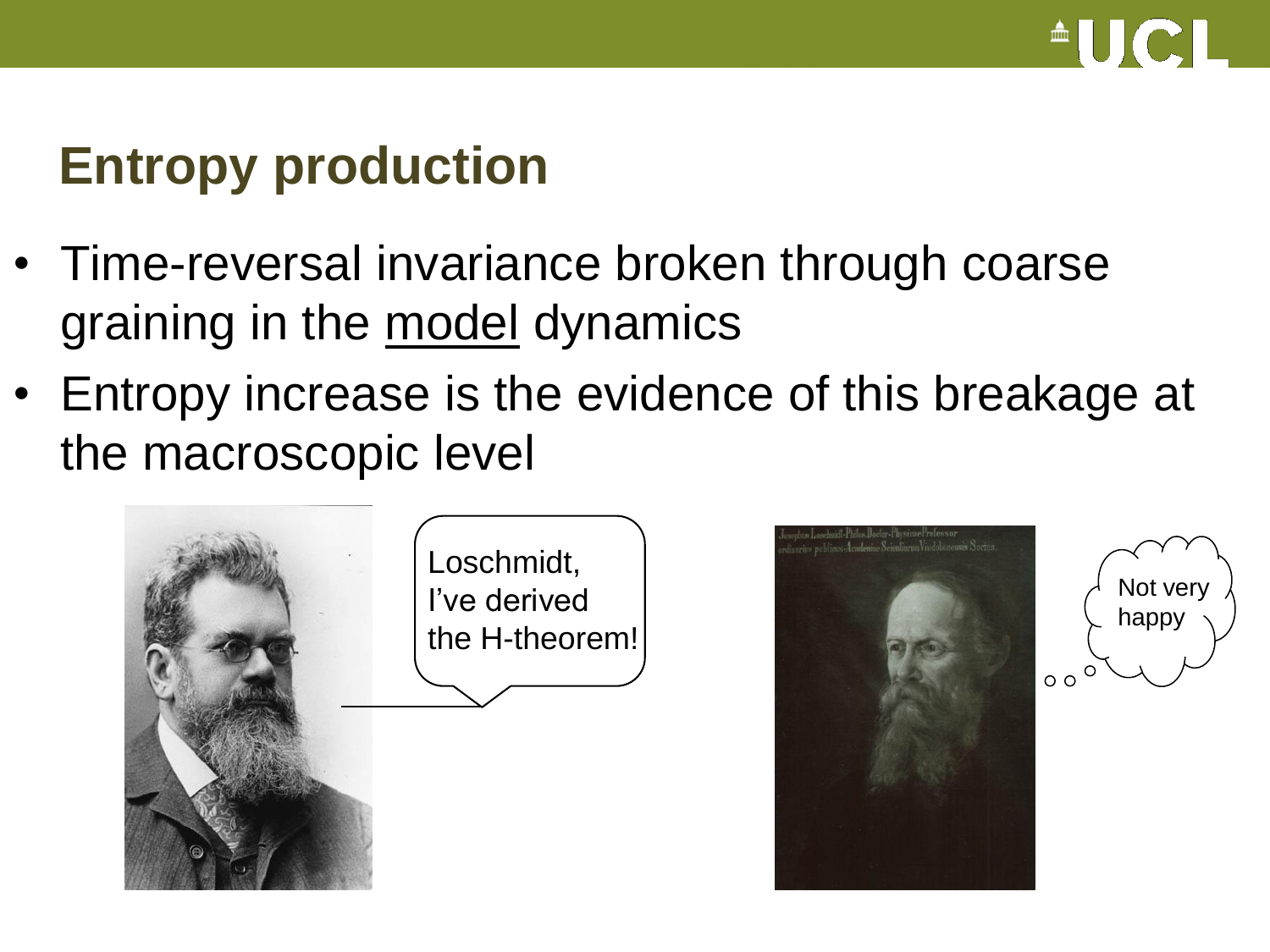### **Summary so far:**

- Making analogies with disorder can be confusing
- Entropy ties more easily to uncertainty – an increase is a loss of information
- Intuitively, a consequence of *dynamics* starting from an incomplete specification of the universe









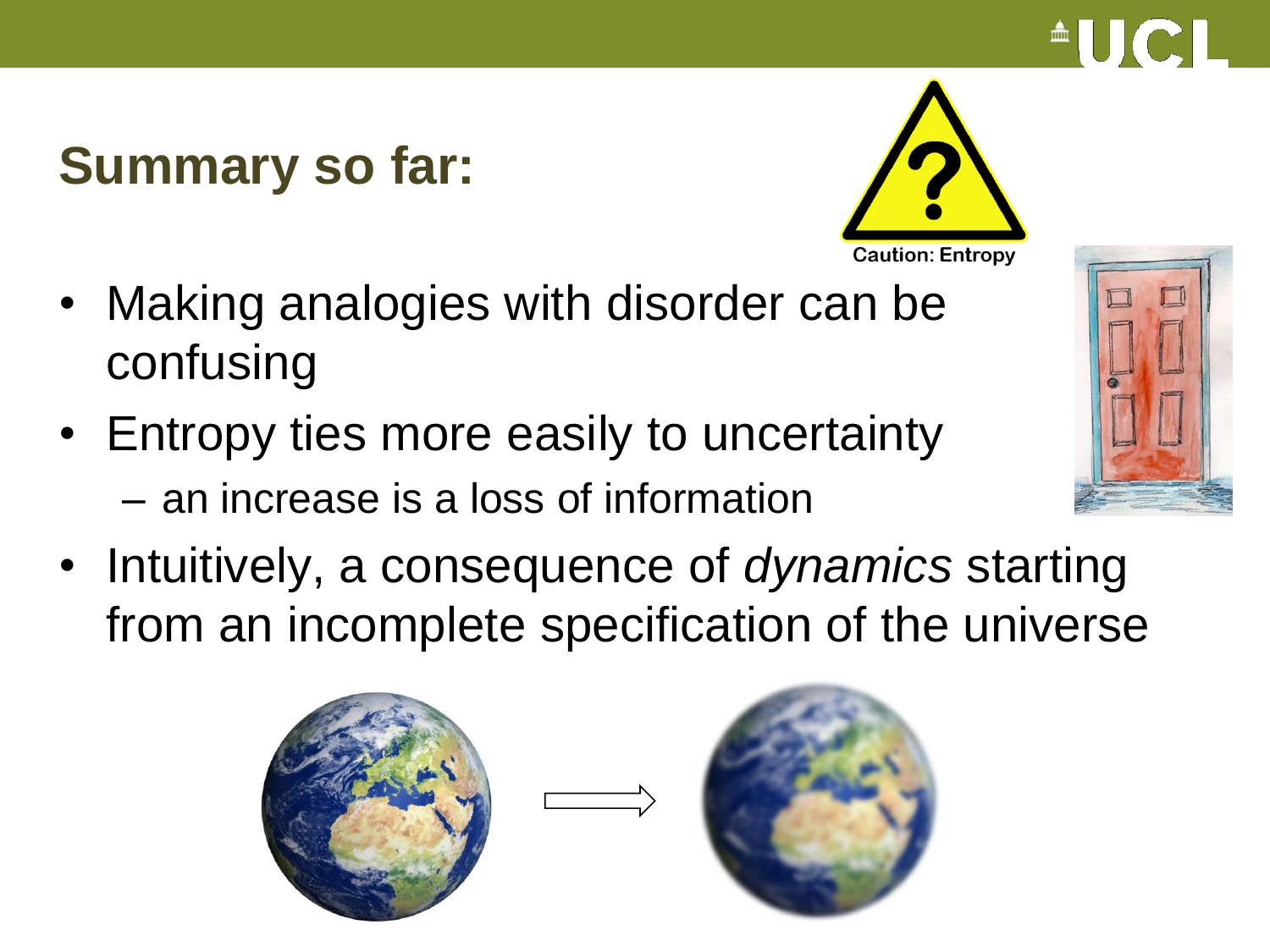

#### **Next: irreversible processes are the norm**



$$
S(T_0, N, V_0) = Nk \ln \left( \frac{(kT_0)^{3/2}}{\hat{c}N/V_0} \right)
$$
 Ideal gas  

$$
\Delta S = S(T_0, N, V_1) - S(T_0, N, V_0) = Nk \ln(V_1/V_0)
$$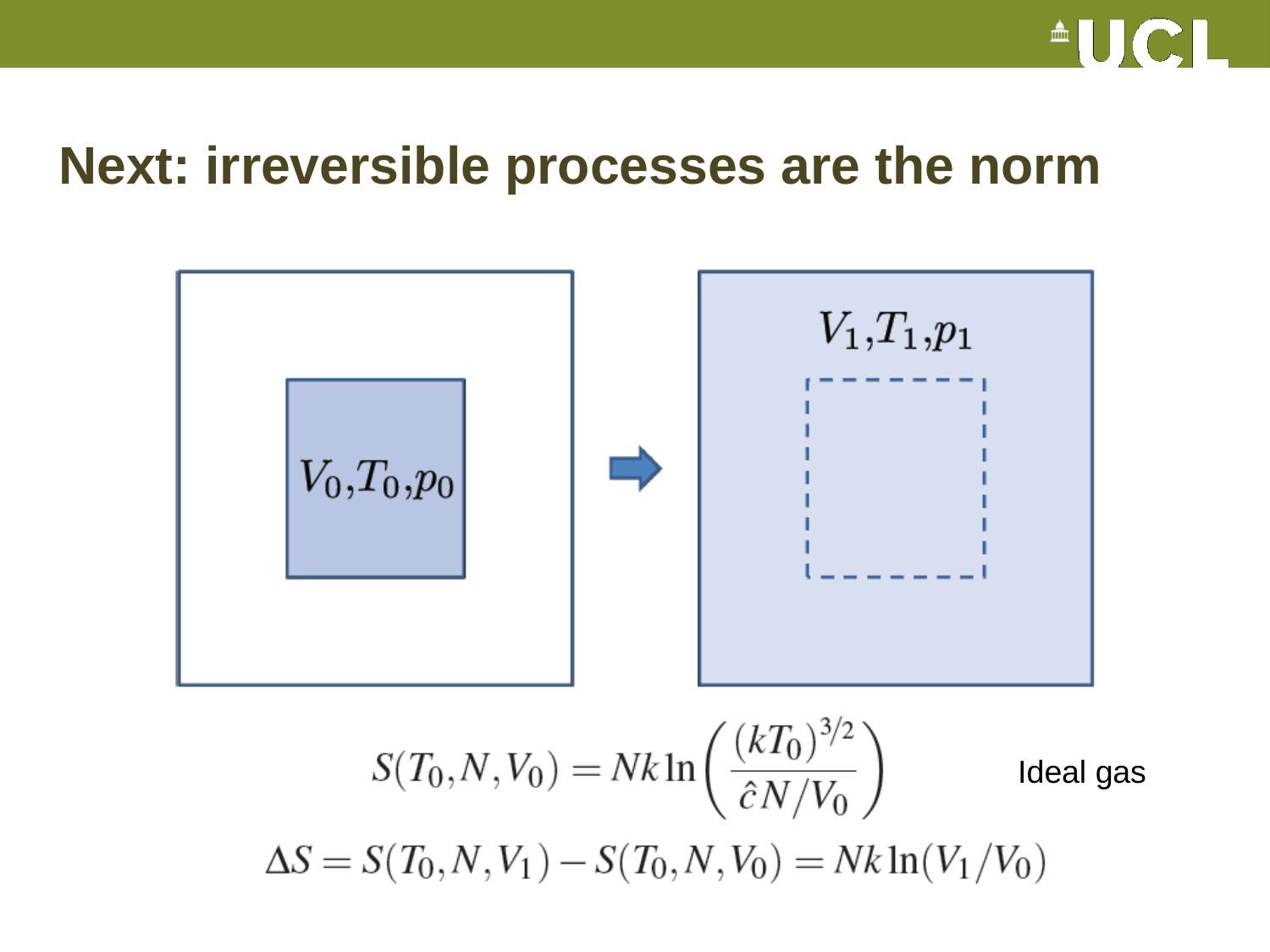

### **Entropy production is the norm**

$$
dS = \frac{dQ}{T_r} + dS_i
$$

• This is a dynamical equation, not just a mathematical relationship

$$
\Delta S_{\rm tot} = \Delta S_i \ge 0 \qquad \text{second law}
$$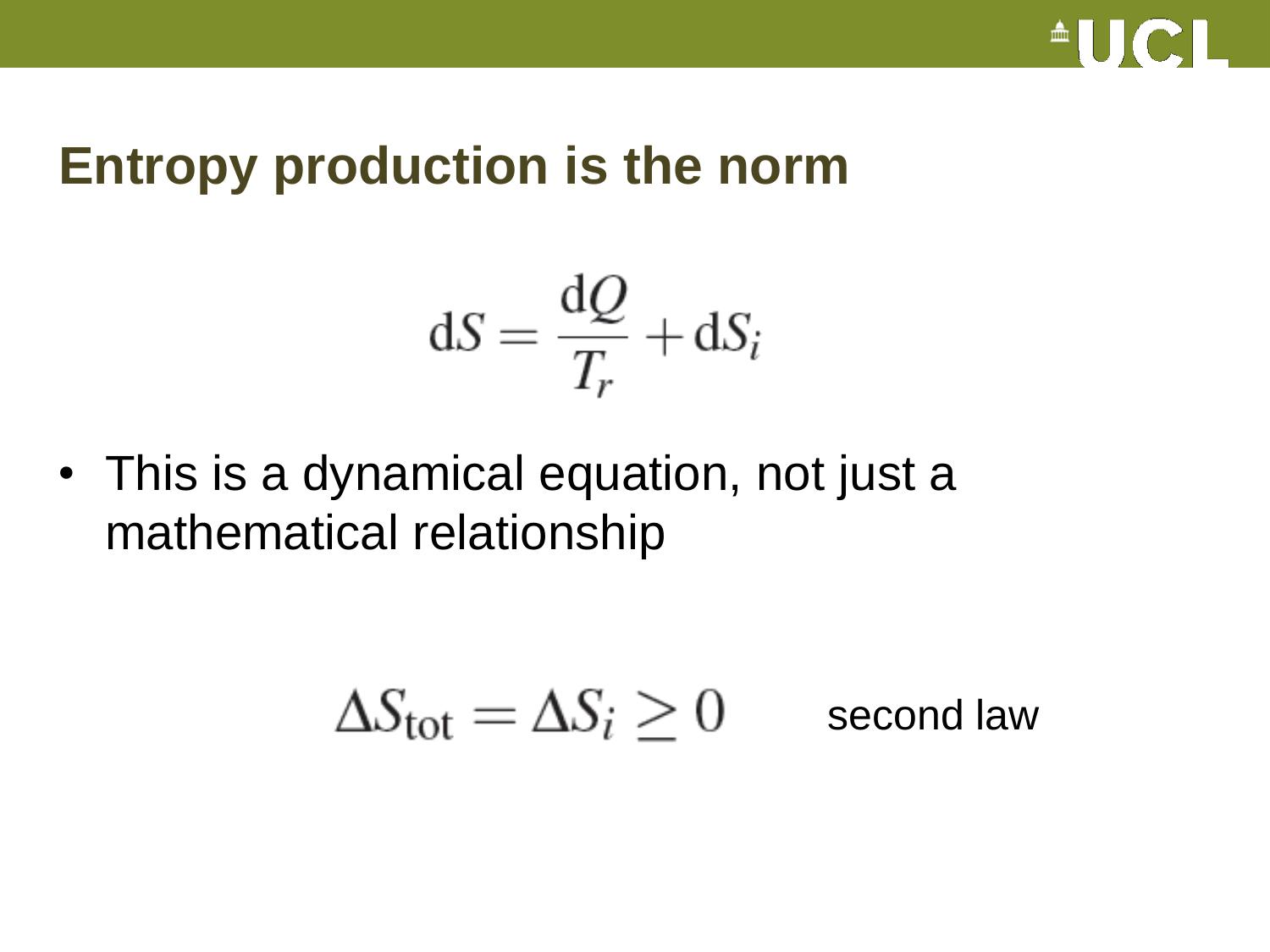

#### **Spontaneous, nonquasistatic heat exchange**

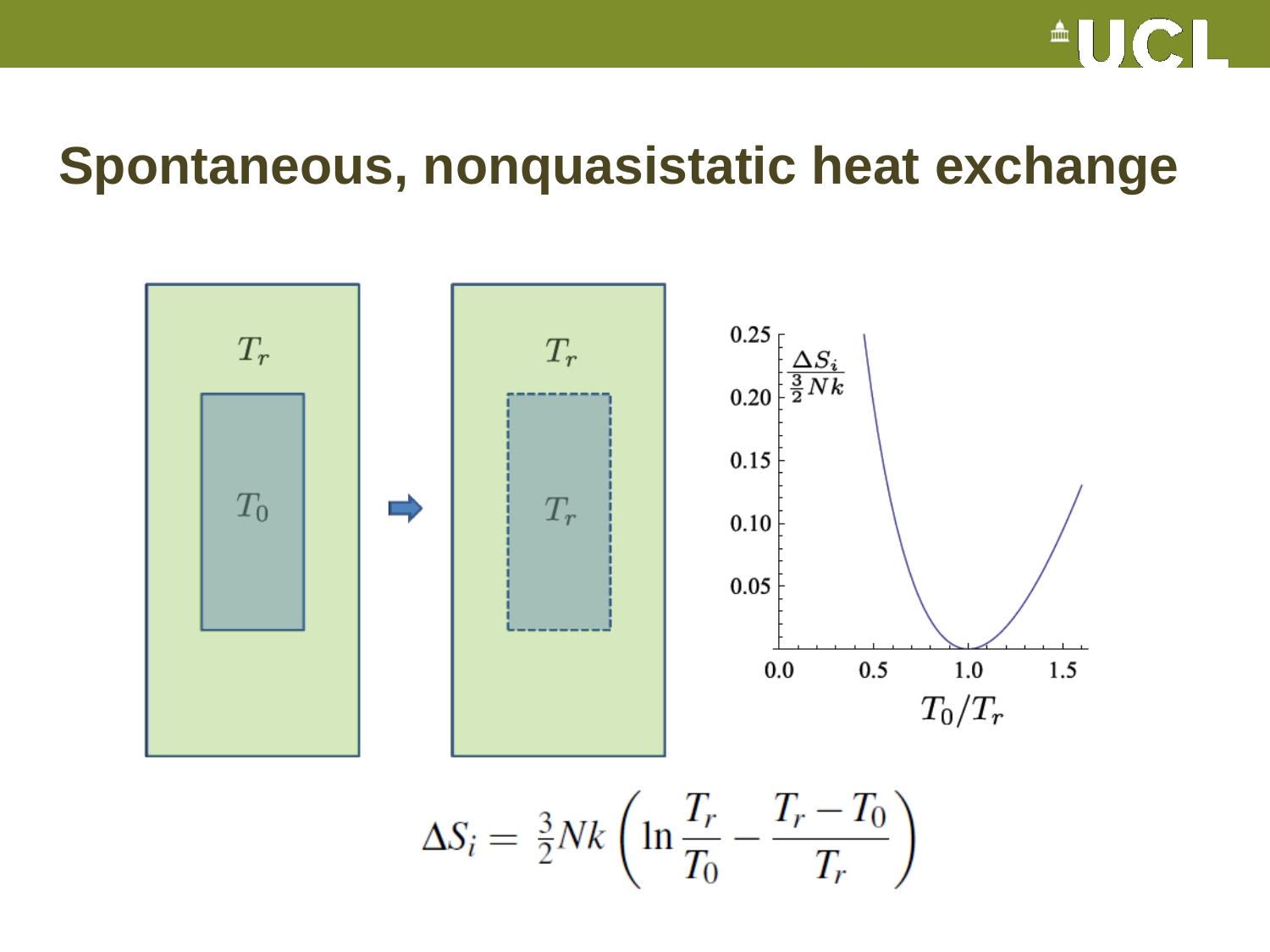$\triangle$ 

#### **Spontaneous, nonquasistatic particle exchange**



 $\Delta S_i = k(N_1 - N_0) + kN_0 \ln(N_0/N_1)$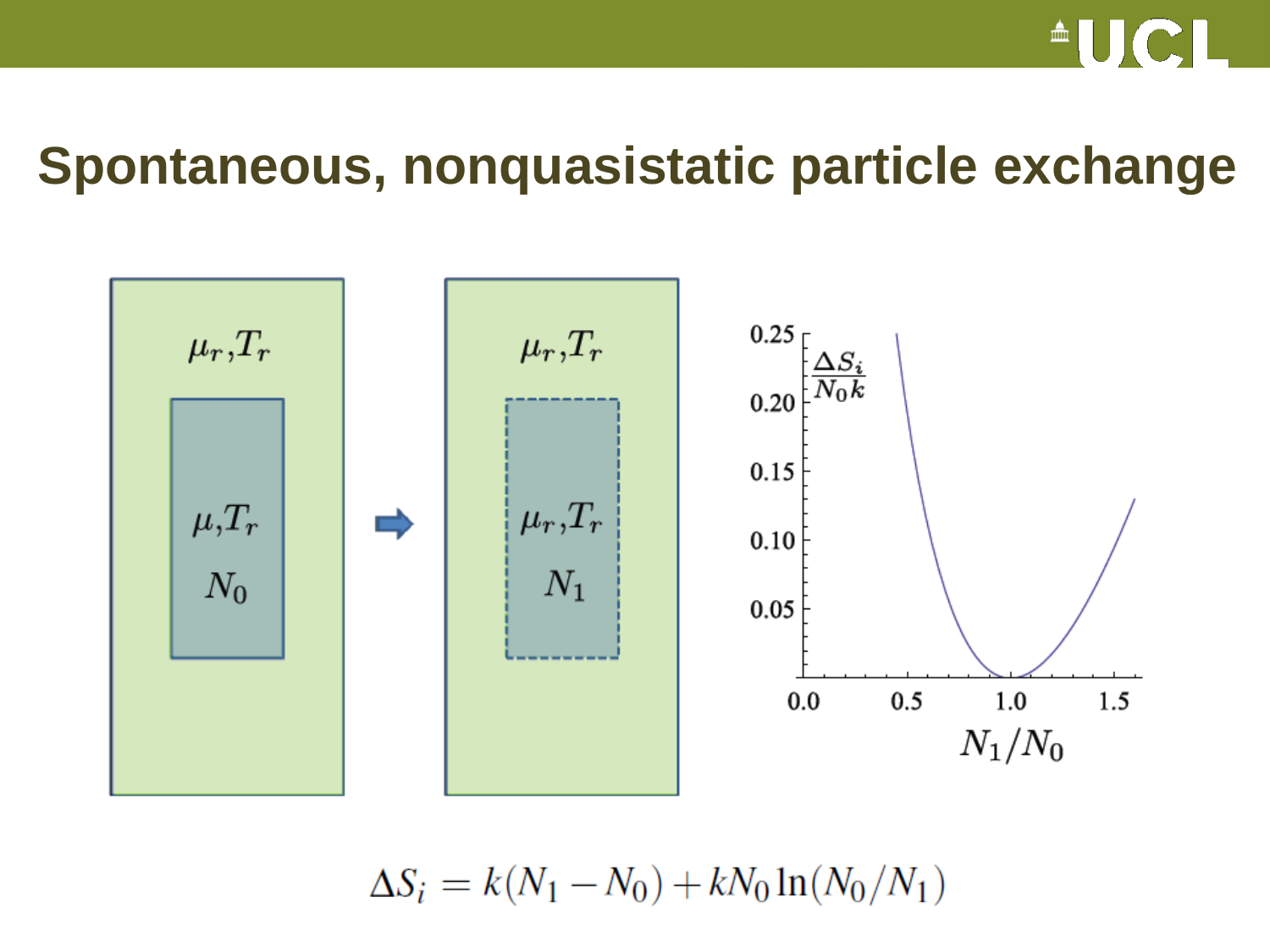

#### **Irreversibility and time-lag**



time  $t$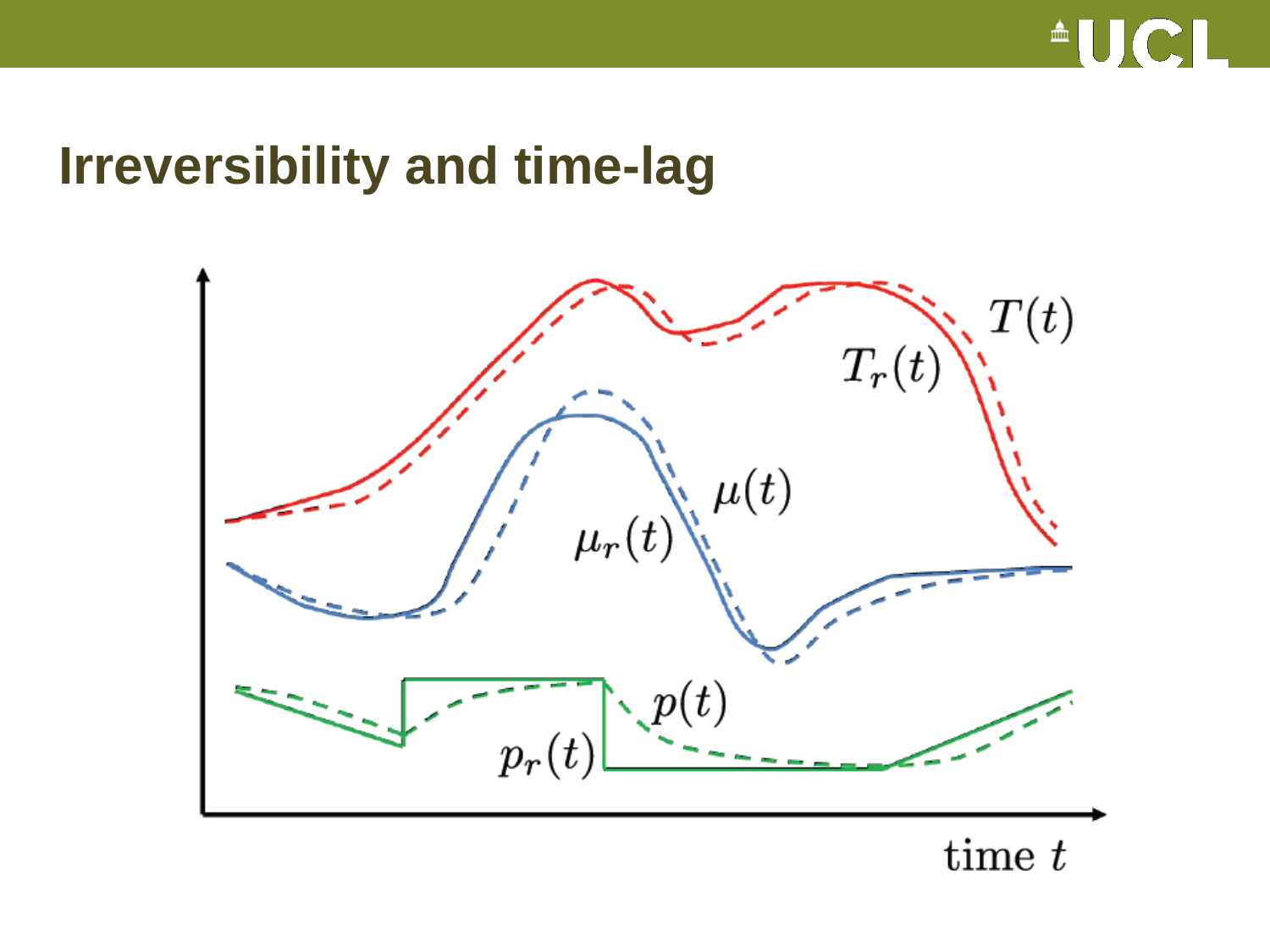

### **Boltzmann entropy maximisation is dynamical**

- Picture of phase space, carved up into macrostates  $\alpha$
- Random dynamical exploration

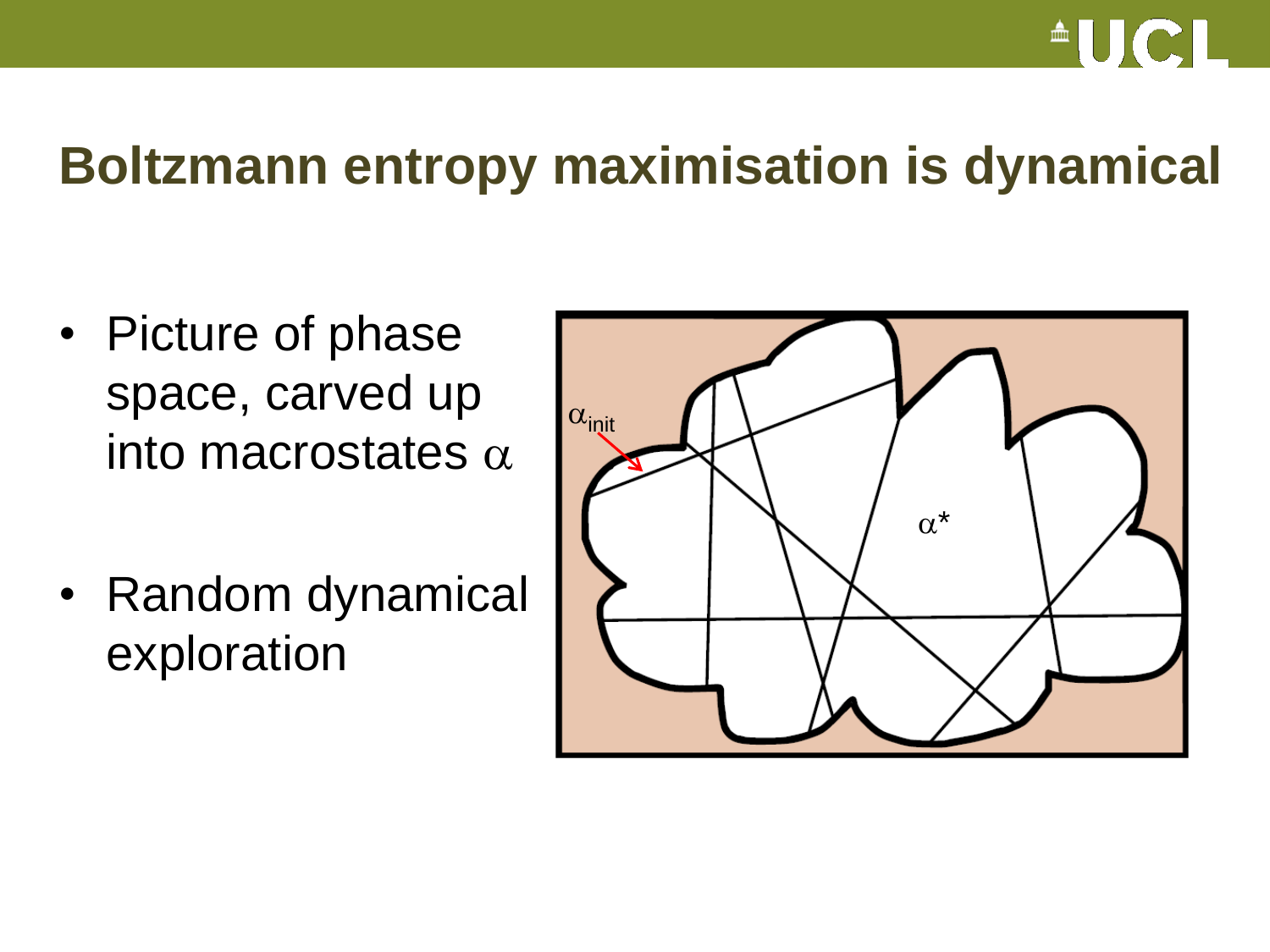**AUCL** 



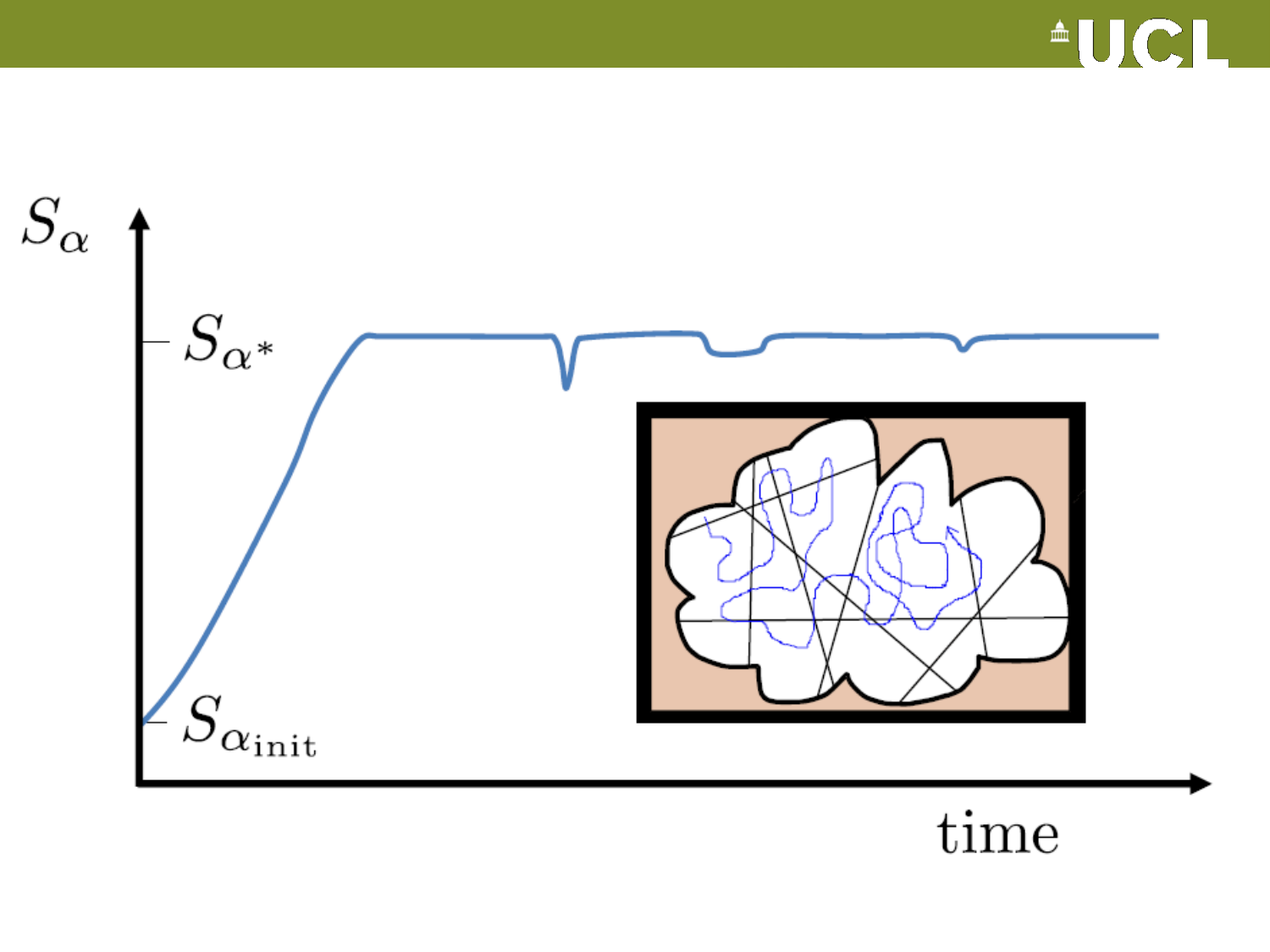

### **Lastly: Information entropy maximisation is dynamical**

• Hard to motivate the maximisation of Shannon entropy  $S_I = -k \sum_i P_i \ln P_i$  subject to constraints.  $\frac{\partial}{\partial P_i}\left(-k\sum_i P_i \ln P_i - \lambda \sum_i P_i - \lambda' \sum_i E_i P_i\right) = -k \ln P_j - k - \lambda - \lambda' E_j = 0$ 

$$
\mathbb{Z} \qquad P_i = Z^{-1} \exp(-\beta E_i)
$$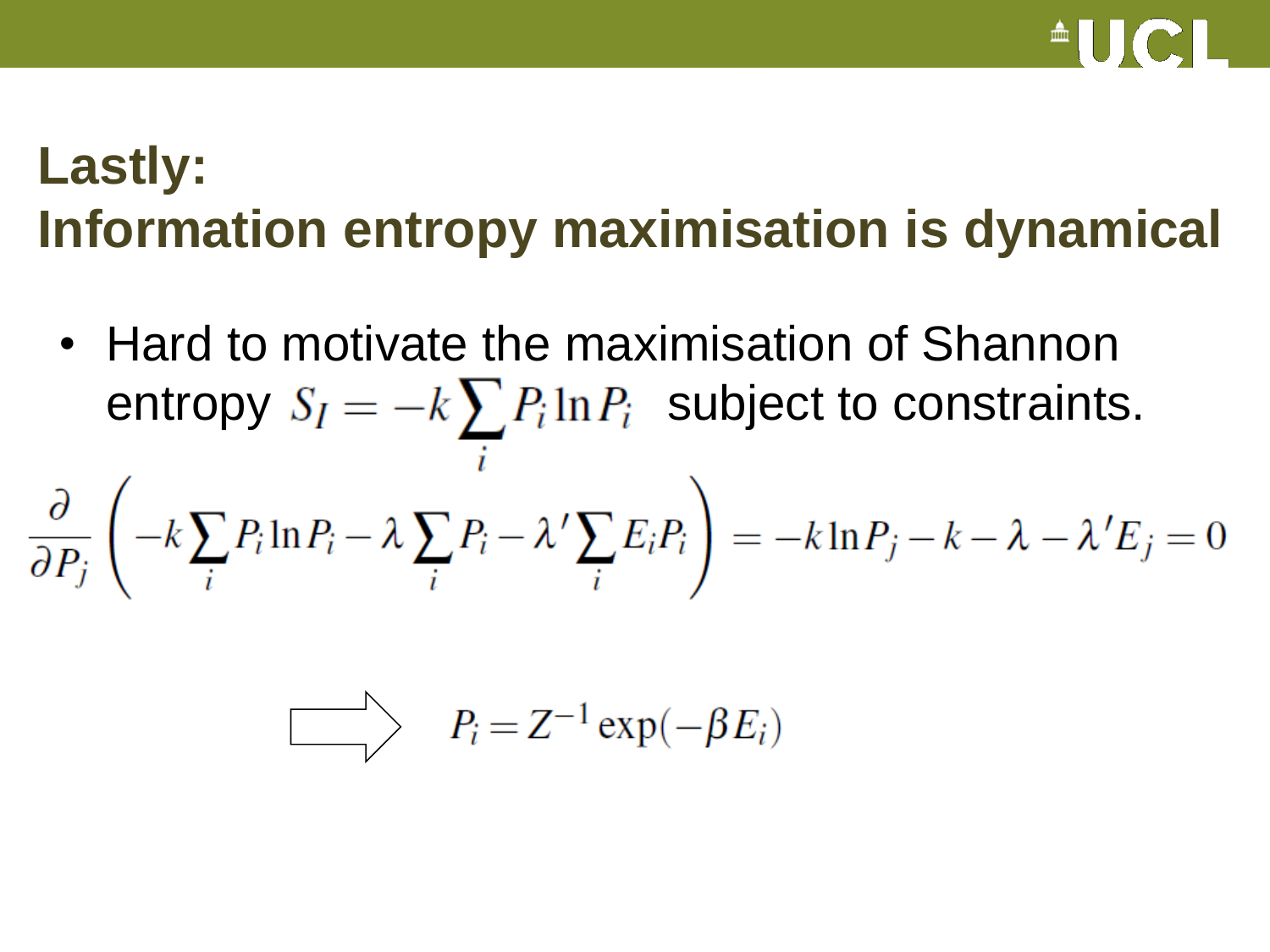

#### **Dynamical evolution of total entropy**

$$
\frac{dS_{\text{tot}}}{dt} = \frac{dS_I}{dt} + \frac{dS_r}{dt} = \frac{dS_I}{dt} + \frac{1}{T_r} \frac{d\langle E_r \rangle}{dt}
$$

$$
= \frac{dS_I}{dt} - \frac{1}{T_r} \frac{d\langle E \rangle}{dt} = \frac{d}{dt} (S_I - T_r^{-1} \langle E \rangle) \ge 0
$$

• Logic of unbiassed assessment, or just a consequence of the dynamics of probability?